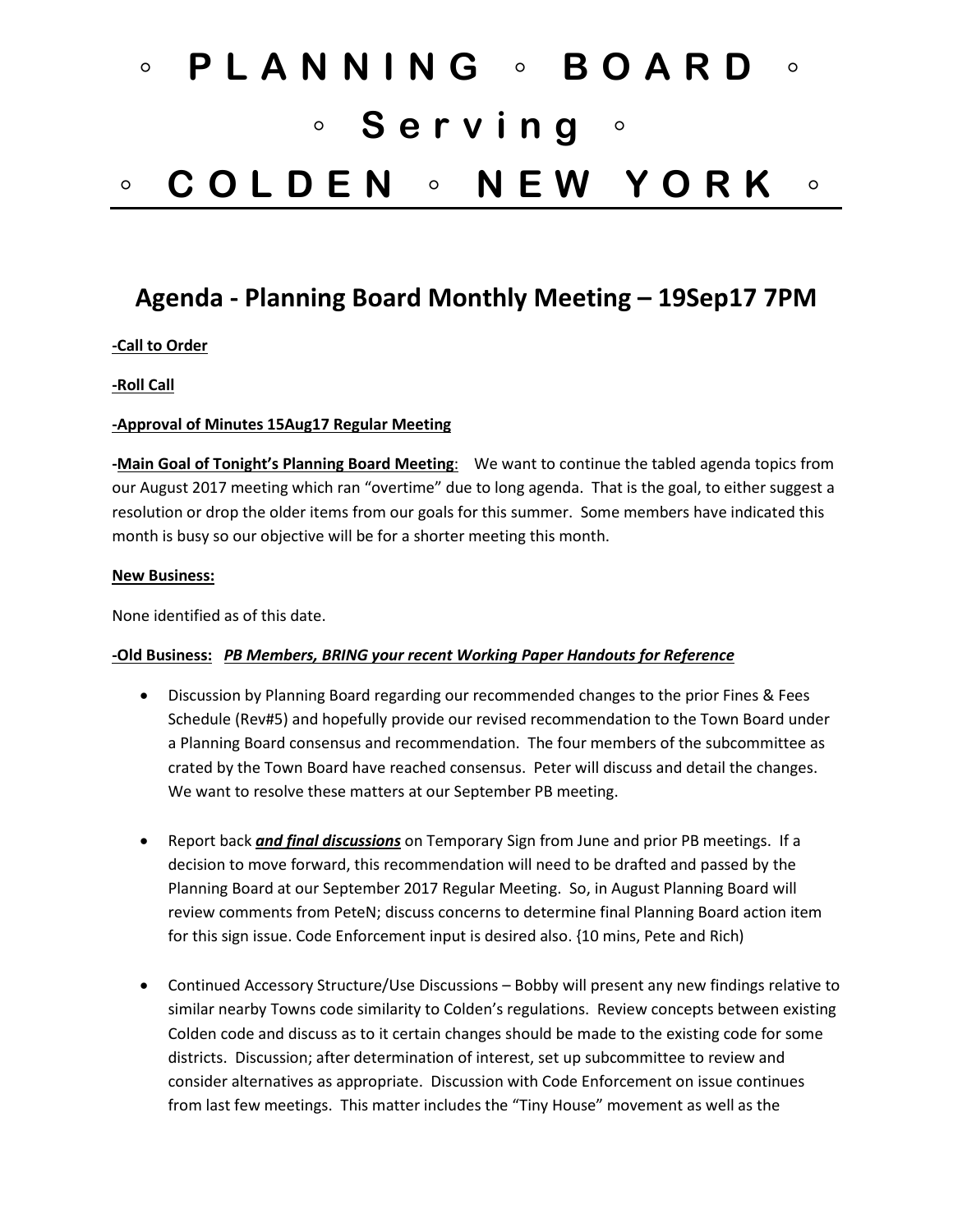"Treehouse" movement that has impacted some towns already in NYS since Zoning usually does not cover these structures. PB will come to consensus as to if this should proceed to the next level and report to the Town Board.

- Continued discussion regarding Animals in certain zoning: Code §108-Various At the June meeting the Chairman requested that the board members think about this longstanding matter and come to a consensus IF the Planning Board should consider and/or recommend any changes to the existing Zoning on this topic and present them in August to the PB members. Absent that we shall consider this matter closed unless future action warrants.
- Possible revisiting of the existing Colden Kennel code and to consider changes if consensus is that the existing code is overly burdensome for non-commercial private dog owners. There is some support for making private, non-breeding, dog owners having a different permitting process than the existing 3+ dog limit Special Use Permit process; the counterpoint is that permitting as it exists is probably appropriate and needed for commercial and/or active breeding kennels and other kennel related ventures such as boarding, etc. Discussion on this reopens an earlier recommendation from several years ago that was sent to the Town Board. Subsequently, perhaps even that approach needs reconsideration due to the passage of time and different conditions of late. It seems that control of barking is a Dog Control Officer matter and probably does not require adoption of a "noise ordinance" for Colden.
- CEC Update on Code Enforcement Training High Impact Area; progress is disappointingly slow with still no definitive schedule set for the "training" session to kick that off. Coordination will continue. Therefore, no progress on this High Impact Area to report. When scheduled training seminar attendees will be JohnK, GerryP, BobbyW and WaltK.
- NYSEG Roadside Distribution Power Line Tree Thinning Activity *some activity with extreme cutting and topping on Center Rd and Partridge Rd (and perhaps other)* by contractor in Colden

# *Items Planned to be deferred in September:*

• *{Continuing activity into 2017}* In the past we have had several briefings from the Erie County Department of Environment and Planning (EC DEP) staff dealing with the Erie Niagara Regional Framework which is a prescriptive planning initiative at the regional WNY level. The UB Regional Institute has created a parallel plan called One Region Forward which is a different look at how the future of WNY can be structured. At the Planning Board January 2017 meeting the UB staff gave short presentation on One Region Forward which is a non-prescriptive plan that is more goals oriented. During 2017 the PB has a goal to review the UB plan to determine if we would like a more detailed in depth presentation at a 2017 PB meeting. In January 2017 PB members were supplied with hardcopy handouts for our files and examination. Walt will also schedule a presentation from EC DEP to update the PB on any new developments with the Framework